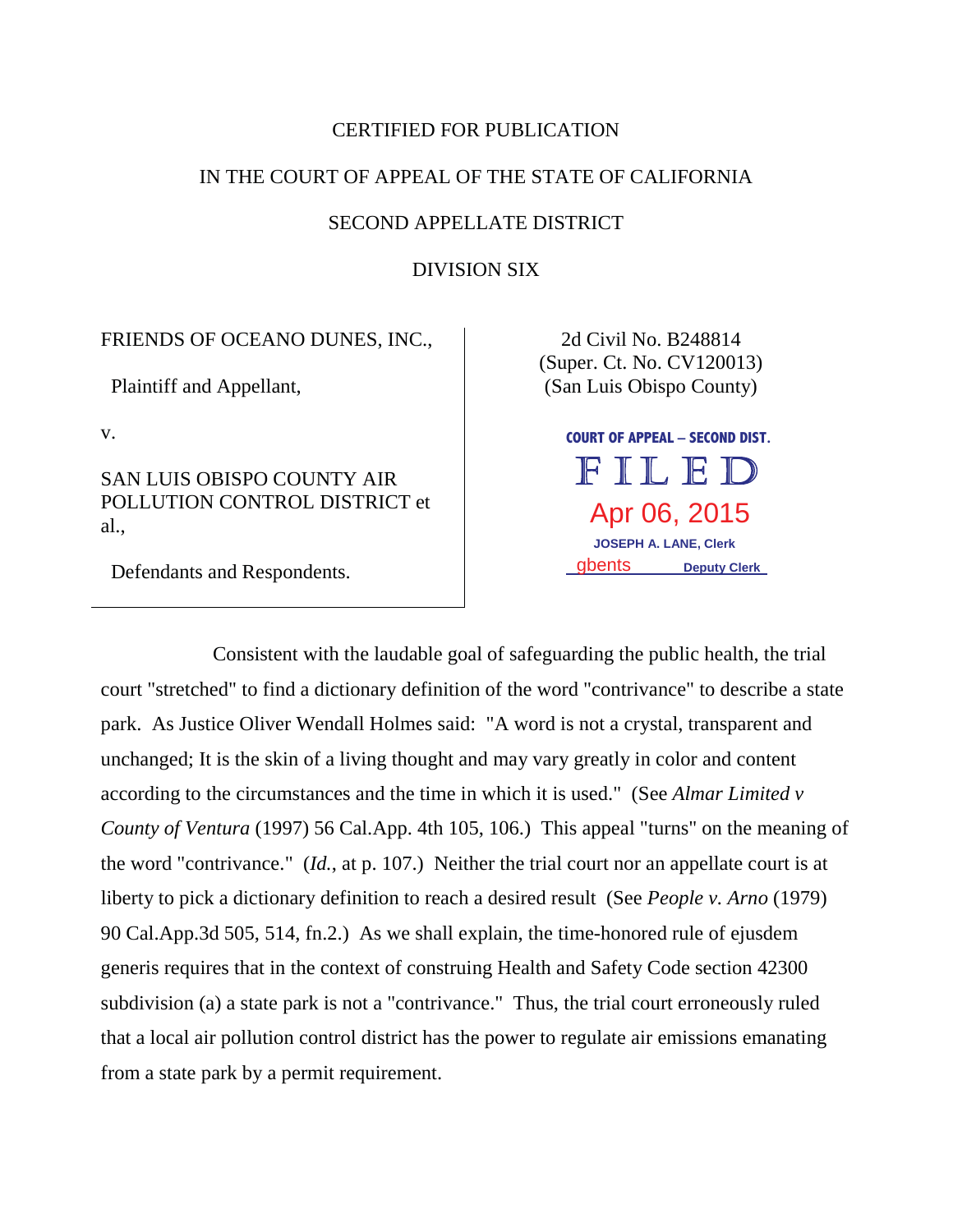Friends of Oceano Dunes, Inc., a California non-profit corporation and voluntary association, appeals the dismissal of its writ of mandate petition (Code Civ. Proc., § 1085) and complaint for declaratory/injunctive relief. Appellant contends that the San Luis Obispo County Air Pollution Control District (District) exceeded its authority in adopting rule 1001 of Regulation X, Fugitive Dust Emission Standards Limitation and Prohibitions (Rule 1001), which requires that the California Department of Parks and Recreation obtain an air emissions permit to operate the Oceano Dunes States Vehicular Recreation Area. The trial court found that Health and Safety Code section 42300 subdivision (a) authorized District to impose a permit system to regulate sand and dust emissions caused by off-road recreational vehicles using the state park.<sup>1</sup>

# *Air Pollution Regulation*

Two statutory schemes regulate air quality in California: the Federal Clean Air Act (42 U.S.C. §§ 7401 et seq.) and the California Clean Air Act (§§ 39000 et seq.). (See *California Bldg. Industry Assn. v. San Joaquin Valley Air Pollution Control Dist.* (2009) 178 Cal.App.4th 120, 125.) Under the federal Clean Air Act, the Environmental Protection Agency (EPA) sets national air quality standards for the maximum allowable concentration of a given pollutant. (*Ibid*.) Each state has the primary responsibility for assuring air quality within its geographic area. (*Ibid*.)

Under the California Clean Air Act, the California Air Resources Board (CARB) is charged with developing a state implementation plan to ensure compliance with federal air quality standards. (§§ 39602; 41502-41505.) CARB is solely responsible for vehicular sources of air pollution. (§39002.) Local and regional air pollution control districts have the primary responsibility of controlling air pollution from all sources other than vehicular sources. (*Ibid*.) Section 42300 subdivision (a) provides: "Every district board may establish by regulation, a permit system that requires . . . that before any person builds, erects, alters, replaces, operates, or uses any article, machine, equipment, or other

<sup>&</sup>lt;sup>1</sup> Unless otherwise stated, all statutory references are to the Health and Safety Code.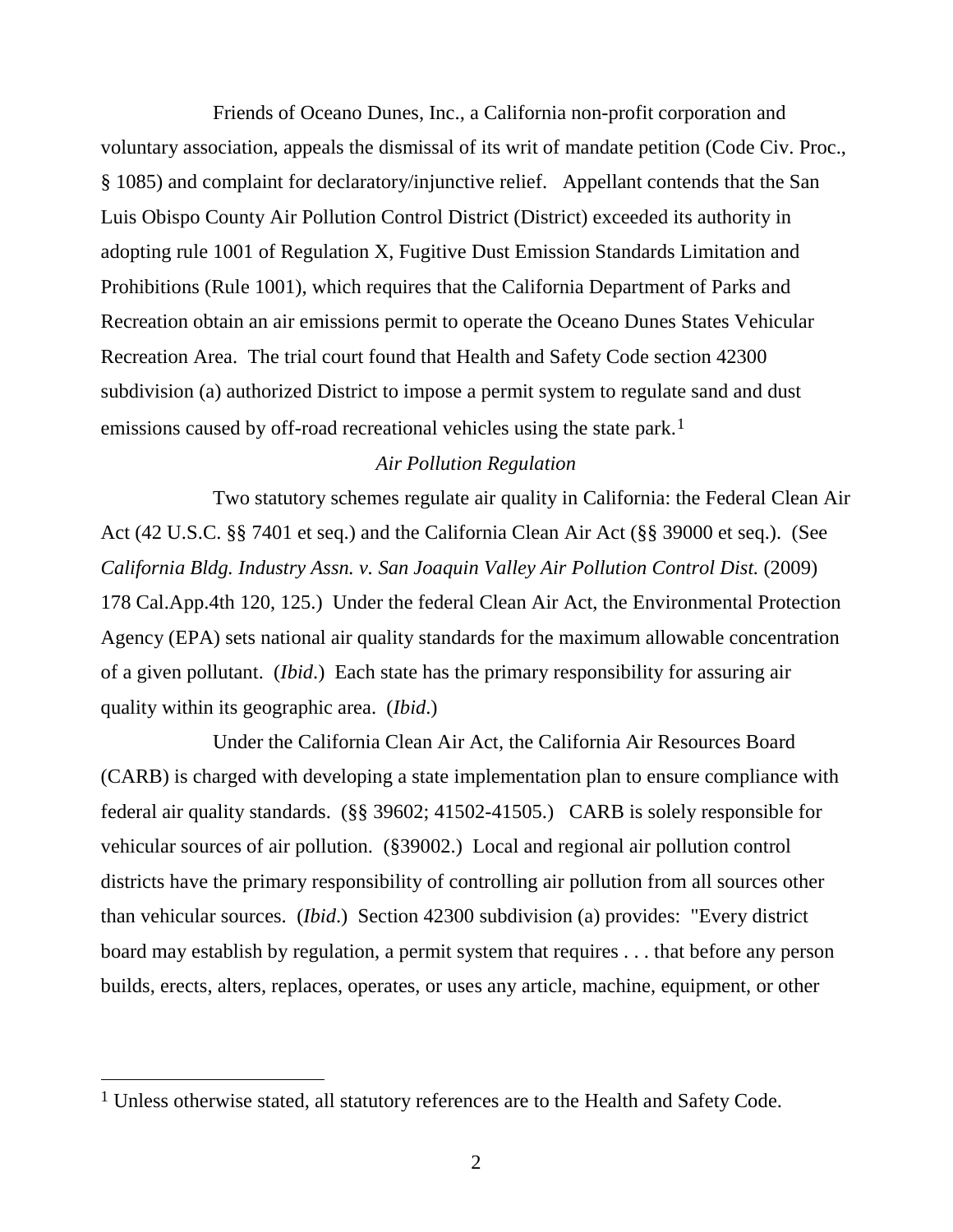contrivance which may cause the issuance of air contaminants, the person obtain a permit to do so from the air pollution control officer of the district."

At issue is whether District is statutorily authorized to regulate the operation of the Oceano Dunes State Vehicular Recreational Area (SVRA), a 3,600 acre recreational park consisting of natural beach and sand dunes. SVRA, formerly known as the Pismo Dunes State Vehicular Area, was created in 1974 for dune buggies and off-road recreational vehicles. (*Sierra Club v. Department of Parks & Recreation* (2012) 202 Cal.App.4th 735, 739.) Approximately 2,100 acres of the park are closed to motorized recreation and managed as native habitat. The SVRA hosts 1.6 million visitors a year who camp, walk, fish, surf, and operate off-road vehicles on the beach and sand dunes. Operation of the SVRA is important to the state park system, to off-road recreational vehicle communities, and to the local coastal economy.

# *Rule 1001 - Regulation of Dune Vehicle Activity Areas*

After research groups determined that the SVRA was a contributing factor to elevated PM10 emissions, District conducted its own study and found that off-road recreational vehicles de-vegetate and disturb the surface crust of sand dunes. <sup>2</sup> This disturbance increases the ability of winds to blow sand and dust inland to Nipomo Mesa. PM10 levels at Nipomo Mesa exceed state health standards approximately 65 days a year, exposing residents to serious health risks. In response to the air emissions problem, District adopted Rule 1001 (entitled "Coastal Dunes Dust Control Requirements") which applies to any operator of a coastal dune vehicle activity area greater than 100 acres in size. Rule 1001 provides: "All facilities subject to this rule shall obtain a Permit to Operate from the Air Pollution Control District . . . . " (Paragraph  $C, \S$  5.)

*Trial Court Ruling*

<sup>&</sup>lt;sup>2</sup> Under the federal Clean Air Act, the EPA has established national ambient air quality standards and identified criteria pollutants that include course particulate matter (PM 10). (See *California Unions for Reliable Energy v. Mojave Desert Air Quality Management Dist.*  (2009) 178 Cal.App.4th 1225, 1231-1232.) "Particulate matter (PM) refers to very small solid or liquid particles that can be suspended in the atmosphere." (*Id.*, at p. 1231.)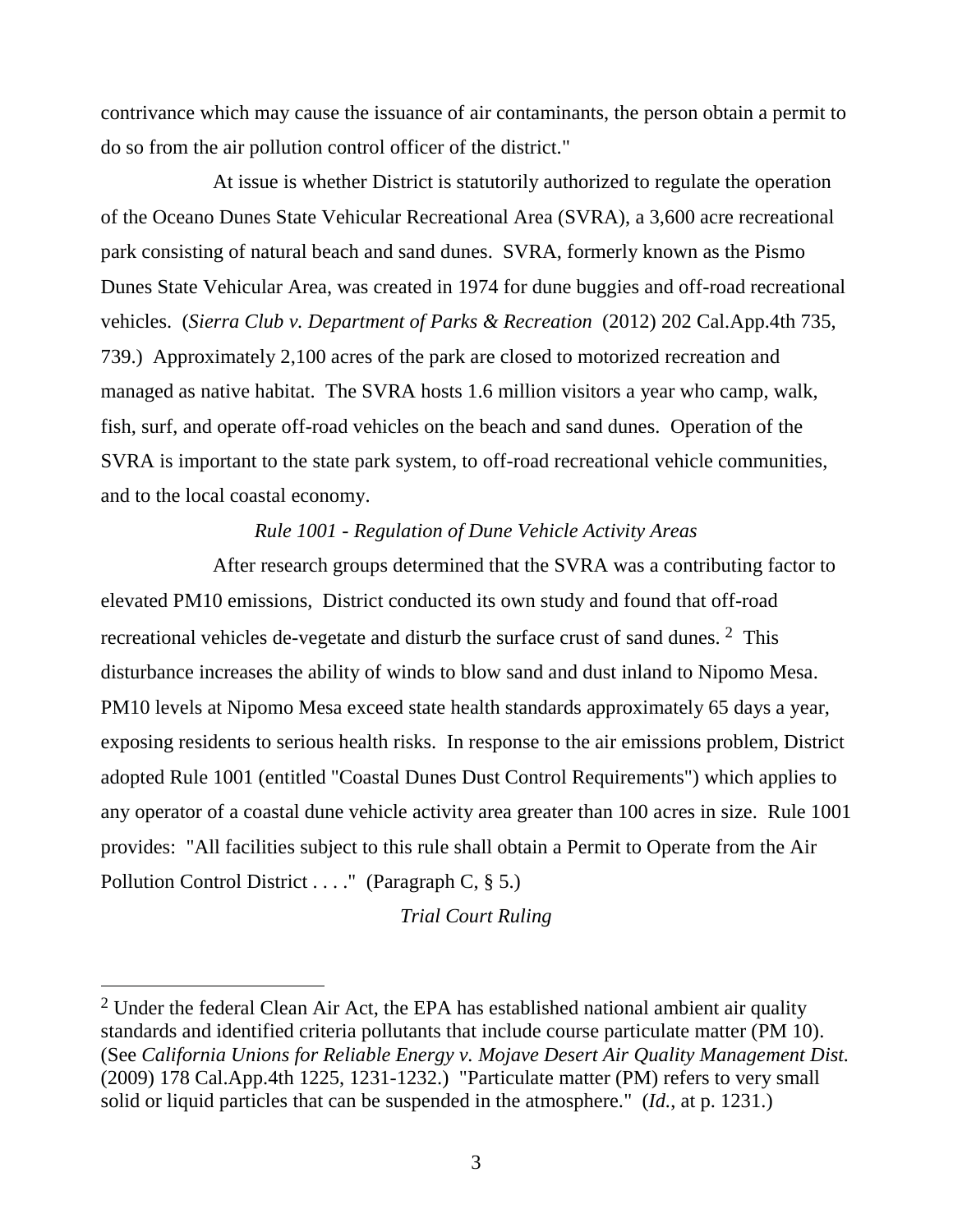Appellant filed a petition for traditional writ of mandate and complaint for injunctive/declaratory relief alleging that Rule 1001 exceeds District's statutory authority. California Department of Parks and Recreation (State Parks) was named as a real party in interest. Denying the writ petition, the trial court concluded that section 42300 granted District authority to treat the SVRA as a direct source of air pollution. The trial court found that "a managed recreational facility is reasonably viewed as 'a contrivance' devised by man -- i.e., -- not something that occurs naturally, which causes the emissions of airborne particulate matter (sand and dust) from the dunes."

#### *Standing*

District argues that appellant lacks standing to prosecute the appeal because it is not prejudicially affected by the judgment. "As a general rule, a party must be 'beneficially interested' to seek a writ of mandate. (Code Civ. Proc., § 1086.)" (*Save the Plastic Bag Coalition v. City of Manhattan Beach* (2011) 52 Cal.4th 155, 165.) The beneficial interest must be direct and substantial. (*Id.*, at p. 166.) The trial court found that appellant has a beneficial interest in the operation of the SVRA and standing to bring the action. We concur. The continued operation of the SVRA directly affects appellant and its members who have an interest in ensuring that District does not eliminate or restrict off-road vehicle recreation.

The "public interest" exception also confers standing where the question is one of an important public right and the object of the action is to enforce a public duty. (*Save the Plastic Bag Coalition v City of Manhattan Beach, supra, 52 Cal.4th at p. 166 [corporate* plaintiff can have both public interest and beneficial interest standing where the challenged rule has a severe and immediate effect on member's activities].) The interpretation and scope of section 42300 is a matter of general public interest that affects a broad swath of recreational park users and 35 air pollution control districts. (See e.g., *Watershed Enforcers v, Department of Water Resources* (2010) 185 Cal.App.4th 969, 978.) Santa Barbara County Air Pollution Control District, in its amicus brief, concedes that the appeal presents an important issue of statutory interpretation affecting the permit authority of all California air pollution control districts.

4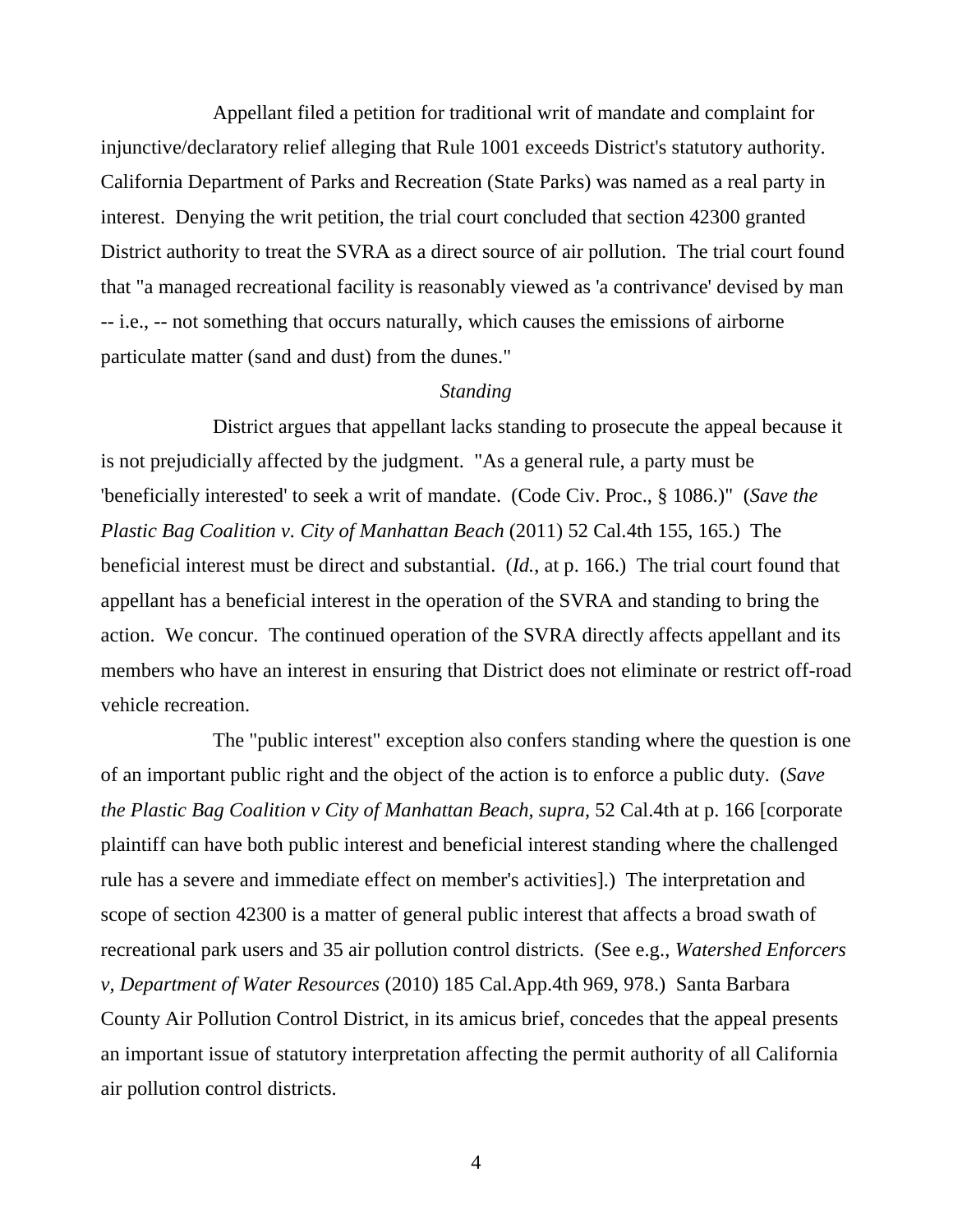### *Standard of Review*

District argues that Rule 1001 is a quasi-legislative act entitled to great deference by the court. (See *American Coatings Assn. v. South Coast Air Quality Management District* (2012) 54 Cal.4th 446, 461.) Air pollution control districts have the authority to "adopt and enforce rules and regulations to achieve state and federal ambient air quality standards, in all areas affected by emission sources under their jurisdiction. . ." (§ 40001, subd. (a).) Here the writ petition focuses on the narrow issue of whether Rule 1001 exceeds District's lawmaking authority. "[W]hen an implementing regulation is challenged on the ground that it is 'in conflict with the statute' [citation] or does not 'lay within the lawmaking authority delegated by the Legislature [citation], the issue of statutory construction is a question of law on which a court exercises independent judgment. [Citation.] In determining whether an agency has incorrectly interpreted the statute it purports to implement, a court gives weight to the agency's construction. [Citation.] 'How much weight . . . is "situational," and greater weight may be appropriate when an agency has a ' "comparative interpretive advantage over the courts" ' as when " 'the legal text to be interpreted is technical, obscure, complex, open-ended, or entwined with issues of fact, policy, and discretion.' " [Citation.]) 'Nevertheless, the proper interpretation of a statute is ultimately the court's responsibility.' [Citation.]" (*Western States Petroleum Assn. v. Board of Equalization* (2013) 57 Cal.4th 401, 415-416.)

#### *Direct versus Indirect Sources of PM10 Emissions*

Section 42300, subdivision (a) provides that an air pollution control district may require "that before any person builds, erects, alters, replaces, operates or uses any article, machine, equipment, or other contrivance that may cause the issuance of air contaminants, the person obtain a permit to do so from the air pollution control officer of the district." "Person" includes any state or local governmental agency. (§ 39047, subd. (b).) Before Rule 1001 was adopted, no air pollution control district has ever required that a state park obtain a permit for the use of off-road recreational vehicles. The reason is straightforward. Air pollution control districts are not statutorily authorized to regulate

5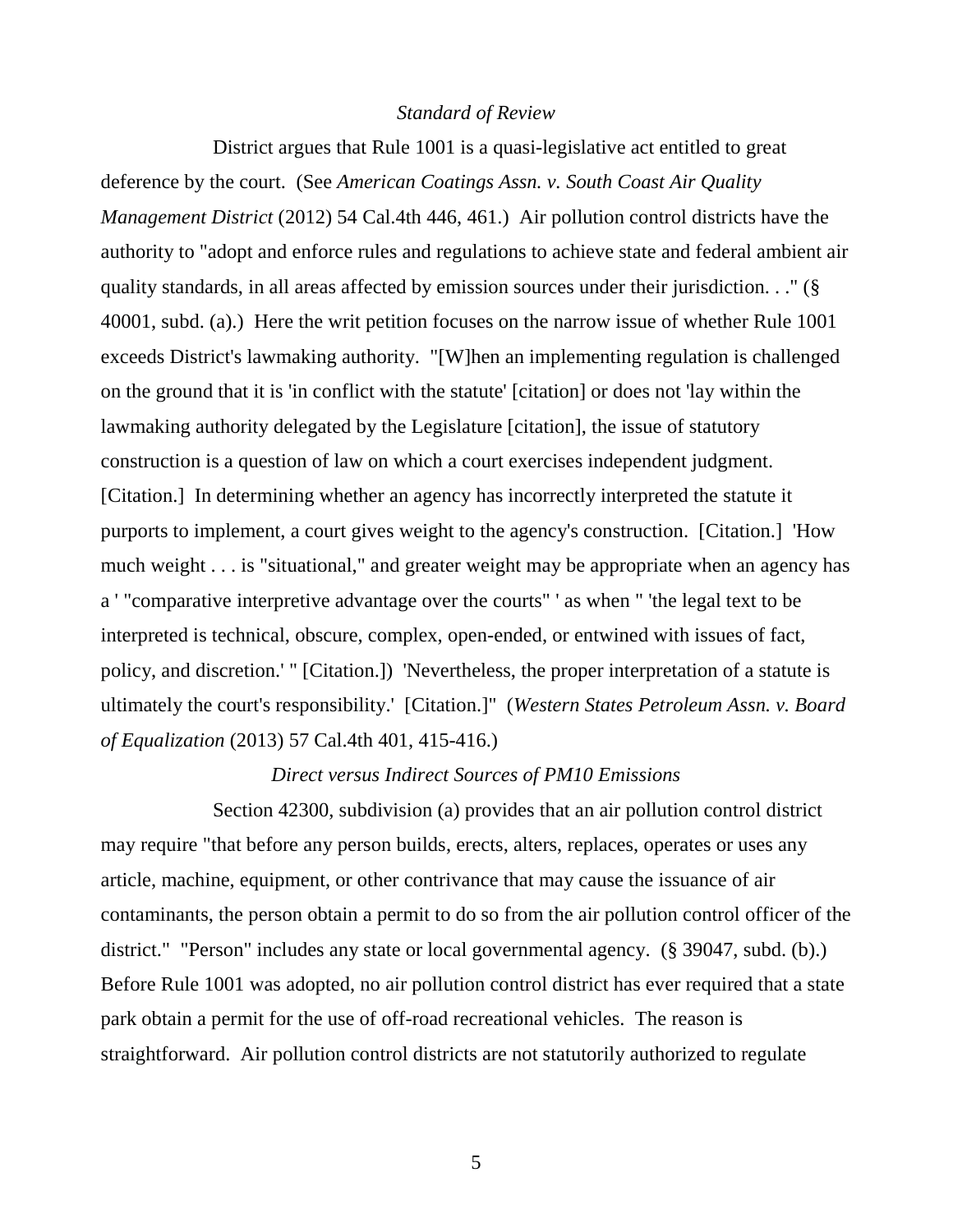motor vehicle emissions (§ 40000) or impose a permit system on indirect sources of air pollution. (See 76 Ops. Cal. Atty. Gen. 11, 19 (1993).)

Although the California Clean Air Act does not say what an "indirect source" is, the federal Clean Air Act defines "indirect source" to mean "a facility, building, structure, installation, real property, road, or highway which attracts, or may attract, mobile sources of pollution. Such term includes parking lots, parking garages, and other facilities subject to any measure for management of parking supply . . . . Direct emissions sources or facilities at, within, or associated with, any indirect source shall not be deemed indirect sources. . . ." (42 U.S.C. § 7410(a)(5)(C); see *California Building Industry Assn. v. San Joaquin Valley Air Pollution Control Dist.* (2009) 178 Cal.App.4th 120, 126.) <sup>3</sup> An example would be a sports facility or parking structure that attracts vehicles (i.e., a mobile source activity). (42 U.S.C. § 7410, subd. (a)(5)(C); see *South Terminal Corp. v. Environmental Protection Agency* (1st. Cir, 1974) 504 F.2d 646, 668, fn. 24.)

District's South County Phase 2 Particulate Study, which is the genesis for Rule 1001, states that SVRA off-road vehicular activities are an indirect source of PM10 emissions: "Offroad vehicle activity on the dunes is known to cause de-vegetation, destabilization of dune structure and destruction of the natural crust on the dune surface []. All of these act to increase the ability of winds to entrain sand particles from the dunes and carry them to the Mesa, which is an *indirect* emissions impact from the vehicles." (*Emphasis added*.)

Because air pollution control districts are precluded from regulating indirect sources of PM10 emissions, District asserts on appeal that fugitive dust/sand from the SVRA is a direct source emission. We reject this contention. The argument would be plausible if a state park was operating a sand quarry or removing contaminated soil with machinery. The Legislature has provided that those activities (a stationary source emitting

<sup>&</sup>lt;sup>3</sup> The California Air Regional Board defines "indirect source" as "any facility, building, structure or installation, or combination that attracts mobile source activity that results in the emissions of any pollutant for which there is a state ambient air quality standard." (*California Building Industry Assn. v. San Joaquin Valley Air Pollution Control Dist.*, *supra,* 178 Cal.App.4th at p. 137.)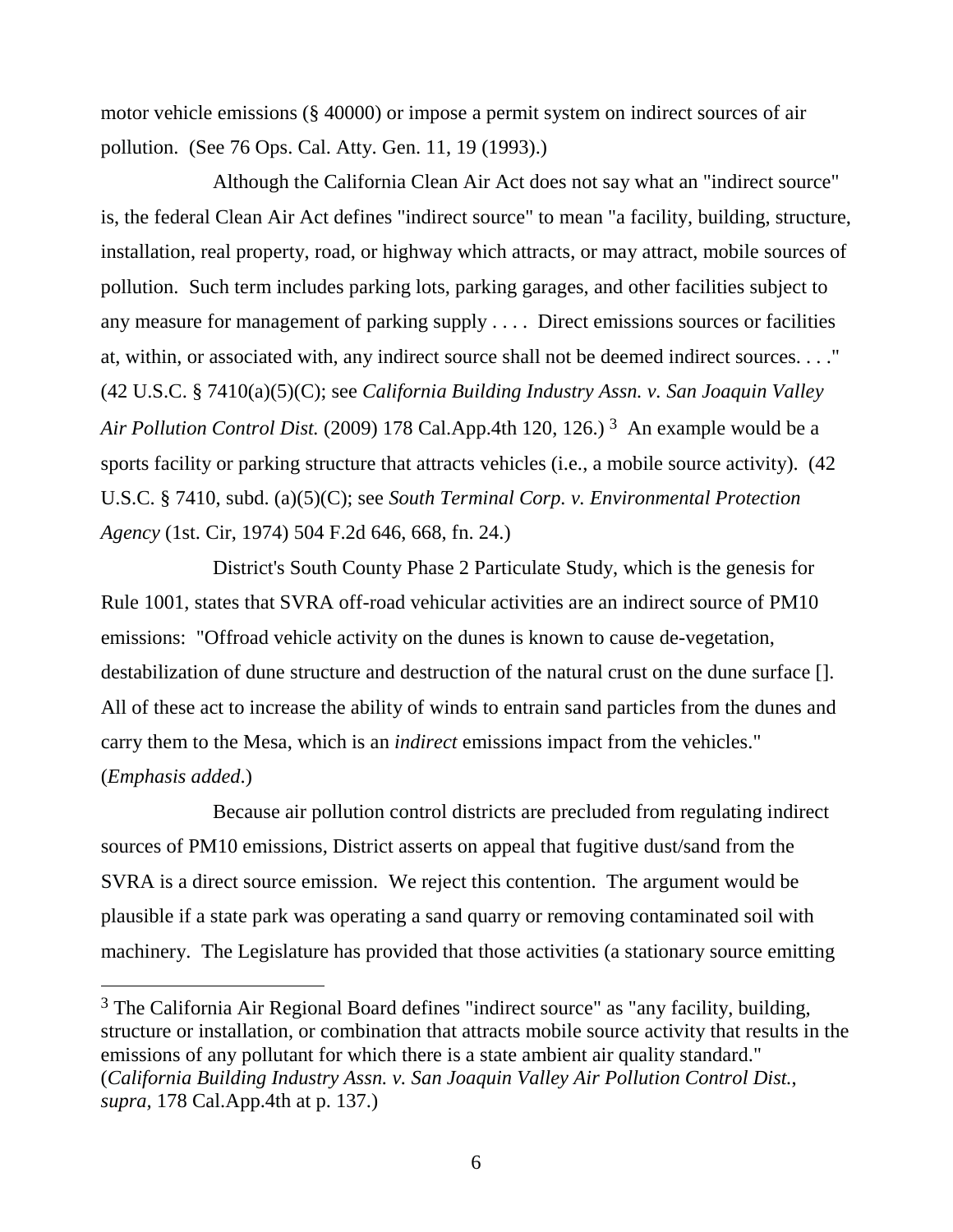air pollutants) are subject to regulatory permits.<sup>4</sup> (See e.g.,  $\S$  42310.5 [asphalt plants]; §§ 42314.1, 42315 [facilities that burn municipal waste, landfill gas, or digester gas].) A sand dune, however, is an inert mound of sand. If off-road recreational vehicles cause or exacerbate PM10 emissions and District can regulate them, then any local air pollution district could control any recreational activity that combines with any natural phenomenon causing air pollution. This would include boats on a lake, motorcycles in a desert, and snowmobiles in a forest.

#### *Is a State Park a "Contrivance?"*

District argues that it has section 42300 regulatory power over the SVRA because an "other contrivance" is any man-made improvement that is a direct source of air emissions. "Contrivance" is commonly defined as a "mechanical device" or "an artificial arrangement or development." (Webster's Collegiate Dictionary (10th ed. 1999), p. 252; see *Baugh v. Beatty* (1949) 91 Cal.App.2d 786, 791 [using Webster's definition of "contrivance"].) For purposes of statutory interpretation, the doctrine of e*jusdem generis* applies. In *Moore v. California State Bd. of Accountancy* (1992) 2 Cal.4th 999, 1011-1012, our California Supreme Court has defined this doctrine as follows: "[W]hen a statute contains a list or catalogue of items, a court should determine the meaning of each by reference to the others, giving preference to an interpretation that uniformly treats items similar in nature and scope. [Citations.] In accordance with this principle of construction, a court will adopt a restrictive meaning of a listed item if acceptance of a more [expansive] meaning would make other items in the list unnecessary or redundant, or would otherwise make the item markedly dissimilar to the other items in the list. [Citations.]" (*Ibid*.)

Here the statutory list is "any article, machine, equipment, or other contrivance which may cause the issuance of air contaminants." (§ 42300, subd. (a).) Under the rule of

 $4$  Section 42310 (which is referenced in section 42300, subdivision (a)) lists activities that are exempt from air emissions regulatory permits: the operation of vehicles; structures designed for and used exclusively as a dwelling for not more than four families; incinerators used in connection with those structures, barbecue equipment not used for commercial purposes, and repairs or maintenance not involving structural changes to any equipment for which a permit has been granted.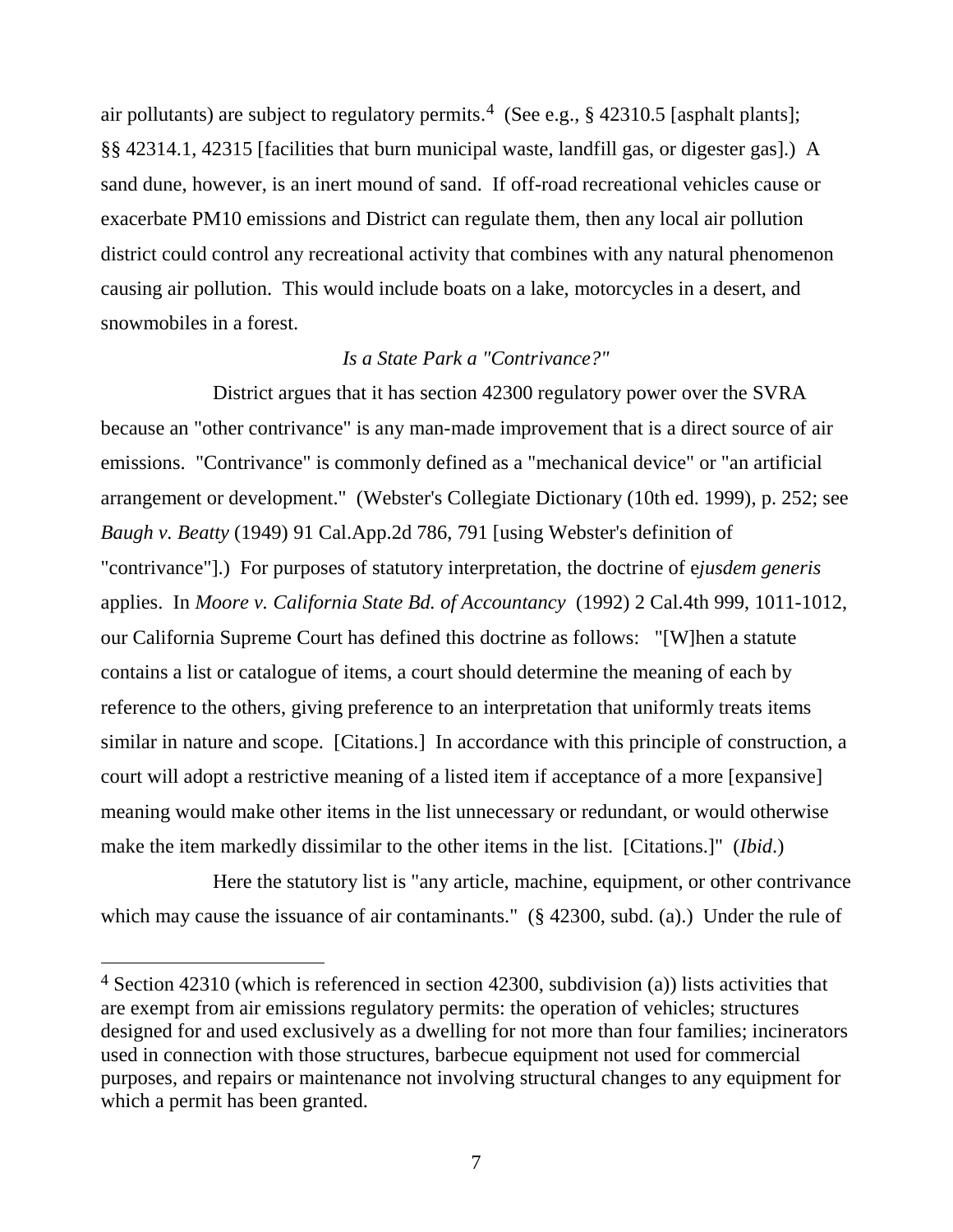*ejusdem generis,* the general term ["other contrivance"] is " 'restricted to those things that are similar to those which are enumerated specifically.' [Citation.]" (*Harris v. Capital Growth Investors XIV* (1991) 52 Cal.3d 1142, 1160, fn. 7; see Civ. Code, § 3534 ["Particular expressions qualify those which are general."] "Other contrivance" refers to an article, machine equipment or device that a person builds, erects, alters, replaces, operates, or uses.

District argues that the SVRA is a "contrivance" because it has gates, fences, walking paths, access roads, signage, parking lots, and restrooms. But these improvements to the dunes are not the cause of the emissions. They do not directly or indirectly cause emissions and without them, off-road recreational vehicles would still go to the park. We do not believe that a fence or sign designating the sand dunes as an off-road recreational area makes the SVRA a "contrivance" or a direct source of air pollution. If the rule was otherwise, District would have the authority to regulate the operation of any state park simply because the park has as a fence, gate, sign, or parking lot.

Pursuant to the ejusdem generis rule, the courts could reasonably construe the word "contrivance" as e.g., any tool, implement, apparatus, device, appliance or mechanism. They are "similar in nature and scope" with the words, "article, machine, equipment." The objective reader should ask whether a state park is "similar in nature and scope" with the words "article, machine, equipment." We borrow from Justice Holmes. A word, the skin of a living thought, can be stretched only so far before a new color and content emerges. The "circumstances" in which the word "contrivance" is used in section 42300 subdivision (a) compel the conclusion that the Legislature did not contemplate that a "contrivance" would include a state park.

If District wants to add a state park to the section 42300 list, the remedy lies with the Legislature. Rule 1001, as written, attempts to do indirectly what District cannot do directly. We have no power to rewrite section 42300 or, under the guise of construction, read into the statute something the Legislature omitted. " ' "Courts must take a statute as they find it, and [even] if its operation results in inequality or hardship in some cases, the remedy therefore lies with the legislative authority." ' [Citation.]" (*Sierra Club. v.* 

8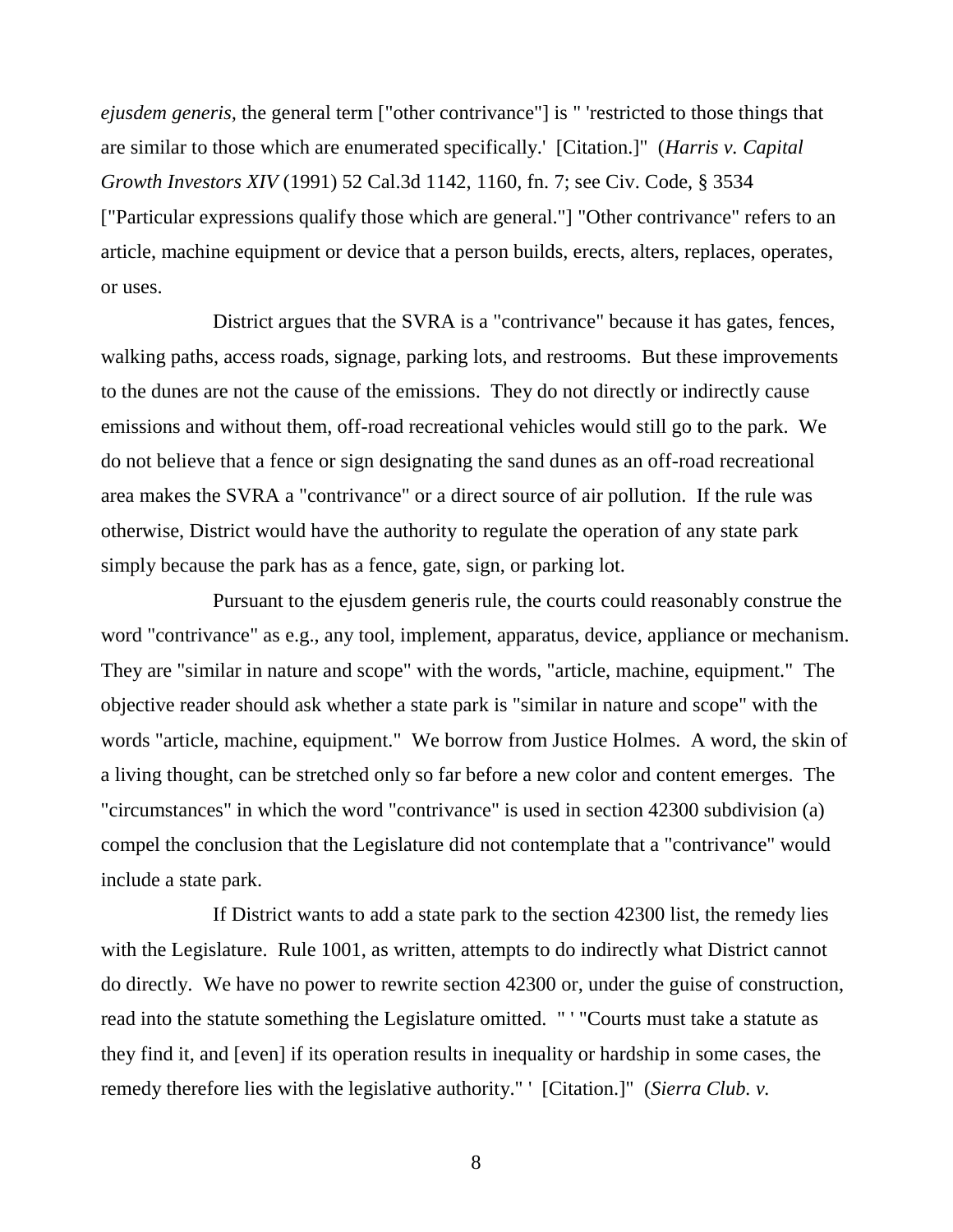*Department of Parks & Recreation, supra,* 202 Cal.App.4th at p. 744.) We express no opinion on whether or how the Legislature should remedy the perceived problem.

The judgment (order dismissing petition for writ of mandate and complaint for injunctive/declaratory relief) is reversed. Appellant is awarded costs on appeal.

# CERTIFIED FOR PUBLICATION

YEGAN, J.

We concur:

GILBERT, P.J.

PERREN, J.